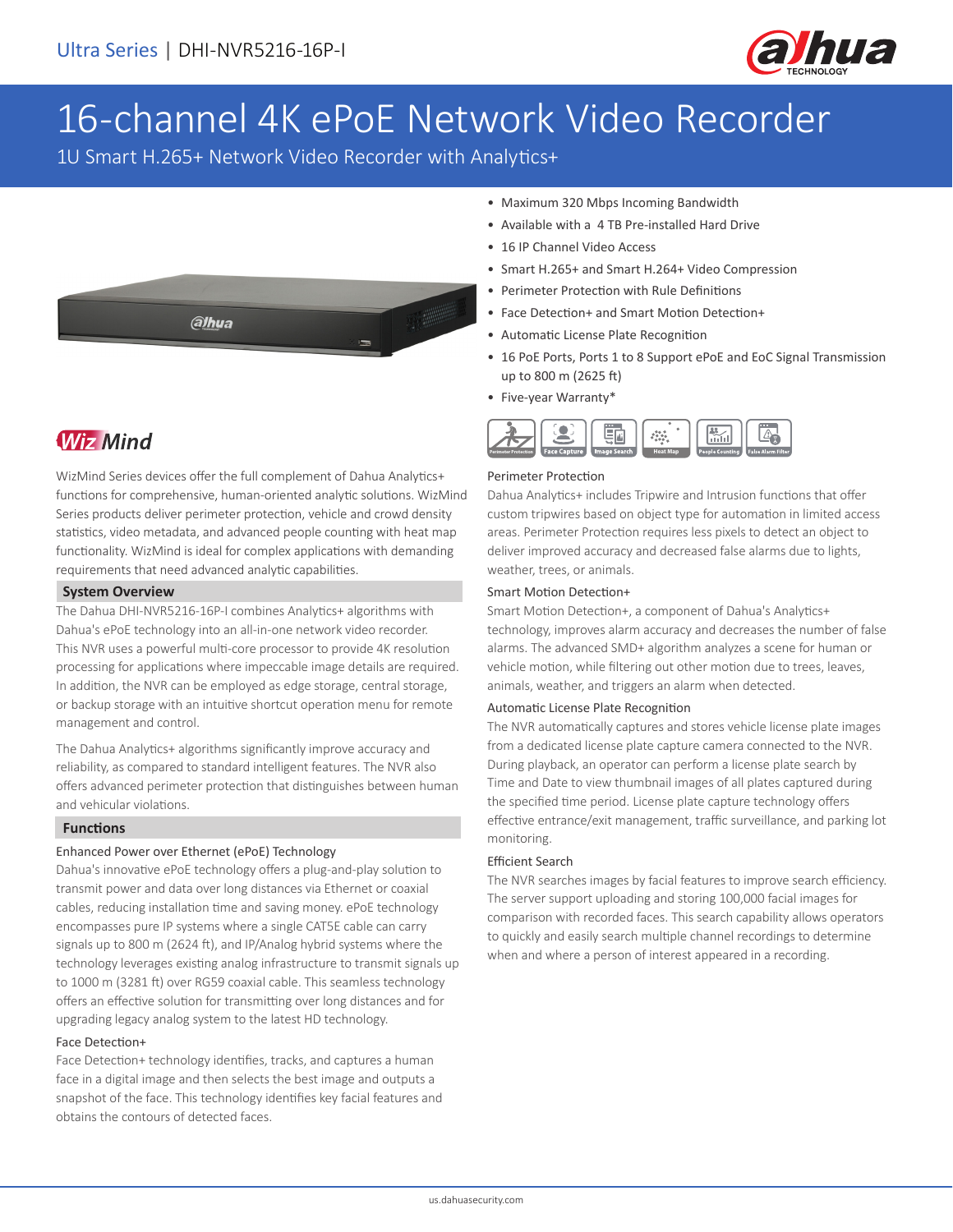# Ultra Series | DHI-NVR5216-16P-I

## **Technical Specification**

## **DHI-NVR5216-16P-I 16-channel NVR**

## System

| <b>Main Processor</b>                  | Multi-core Embedded Processor                                                                                                                                                                        |
|----------------------------------------|------------------------------------------------------------------------------------------------------------------------------------------------------------------------------------------------------|
| <b>Operating System</b>                | Embedded LINUX                                                                                                                                                                                       |
| <b>Analytics+ Perimeter Protection</b> |                                                                                                                                                                                                      |
| Performance                            | • 16 channels<br>• 9 Tripwire/Intrusion rules per channel                                                                                                                                            |
| <b>Object Classification</b>           | • Human or Vehicle<br>• Secondary Recognition for Tripwire and Intrusion                                                                                                                             |
| Search                                 | • Search by object classification (human or vehicle)                                                                                                                                                 |
| Analytics+ Smart Motion Detection+     |                                                                                                                                                                                                      |
| Performance                            | • 16 channels                                                                                                                                                                                        |
| <b>Object Classification</b>           | • Differentiates between and classifies human and<br>vehicle objects.<br>• Filters false alarms due to leaves, lights, animals,<br>المتقول والمراجي المائية ومحورة ومحاوية والمتحارث والقرور المرورة |

and other inconsequential objects. • Extracts human or vehicle objects from recorded video for quick target search and retrieval.

Analytics+ Metadata Extraction

| Face                                       | Gender, age, wearing glasses, beard, wearing mask                                         |
|--------------------------------------------|-------------------------------------------------------------------------------------------|
| Vehicle                                    | Color, model, logo, plate color, decorations, driver<br>on phone, driver wearing seatbelt |
| Human Body                                 | Clothing style and color, wearing hat, carrying bag                                       |
| Non-motor Vehicle                          | Type, color, number of people                                                             |
| Search                                     | Search video for target using metadata tags                                               |
| Audio and Video                            |                                                                                           |
| IP Camera Input                            | 16 Channels                                                                               |
| Two-way Talk                               | Input: One (1) Microphone, RCA<br>Output: (1) Channel, RCA                                |
| Display                                    |                                                                                           |
| Interface                                  | One (1) HDMI Output<br>One (1) VGA Output                                                 |
| Spot Output                                | HDMI or VGA, configurable                                                                 |
| Native Output Resolution<br>(HDMI and VGA) | 3840 x 2160, 1920 x 1080, 1280 x 1024, 1280 x 720<br>1024 x 768                           |
| <b>Maximum Decoding</b>                    | Four (4) Channels of 8 MP at 30 fps<br>16 Channels of 1080p at 30 fps                     |
| Multi-screen Display                       | 1, 4, 8, 9, 16                                                                            |

| Recording                         |                                                                                                                                                                                           |
|-----------------------------------|-------------------------------------------------------------------------------------------------------------------------------------------------------------------------------------------|
| Compression                       | Smart H.265+, H.265, Smart H.264+, H.264, MJPEG                                                                                                                                           |
| Supported IP Camera<br>Resolution | 16 MP, 12 MP, 8 MP, 6 MP, 5 MP, 4 MP, 3 MP,<br>1080p, 1.3 MP, 720p, D1, CIF                                                                                                               |
| Maximum Incoming Bandwidth        | 320 Mbps<br>(160 Mbps when Analytics+ functions enabled)                                                                                                                                  |
| Record Mode                       | Manual, Schedule (Continuous, Motion Detection,<br>Alarm, IVS)                                                                                                                            |
| Record Interval                   | 1 to 120 minutes (default: 60 minutes)<br>Pre-record: 1 to 30 s<br>Post-record: 10 to 300 s                                                                                               |
| Video Detection and Alarm         |                                                                                                                                                                                           |
| <b>Trigger Events</b>             | Alarm Out, Video Push, Email, Recording, PTZ, Tour,<br>Snapshot, Voice Prompt, Buzzer and Screen Tips                                                                                     |
| Video Detection                   | Motion Detection, MD Zones: 396 (22 $\times$ 18);<br>Video Loss, Tampering, and Scene Change                                                                                              |
| Alarm Inputs                      | Four (4) Channels                                                                                                                                                                         |
| <b>Relay Outputs</b>              | Two (2) Channels                                                                                                                                                                          |
| Playback and Backup               |                                                                                                                                                                                           |
| Sync Playback                     | 1, 4, 9, 16                                                                                                                                                                               |
| Search Mode                       | Time and Date, Alarm, Motion Detection, and<br>Exact Search (accurate to one second)                                                                                                      |
| Backup Mode                       | USB Device, Network                                                                                                                                                                       |
| Third-party Support               |                                                                                                                                                                                           |
| Third-party Support               | Arecont Vision, AXIS, Canon, Dynacolor, Panasonic,<br>Pelco, Samsung, Sanyo, Sony, plus more                                                                                              |
| Network                           |                                                                                                                                                                                           |
| Interface                         | One (1) RJ-45 Port (10/100/1000 Mbps)                                                                                                                                                     |
| PoE                               | 16 PoE Ports (IEEE802.3af/at)                                                                                                                                                             |
| ePoE and EoC                      | Ports 1 through 8                                                                                                                                                                         |
| <b>Network Function</b>           | HTTP, HTTPS, TCP/IP, IPv4/IPv6, UPnP, SNMP, RTSP,<br>UDP, SMTP, NTP, DHCP, DNS, IP Filter, PPPoE, DDNS,<br>FTP, Alarm Center, IP Search (Support Dahua IP<br>camera, DVR, NVS, etc.), P2P |
| <b>Maximum User Access</b>        | 128 Users                                                                                                                                                                                 |
| <b>Mobile Operating Systems</b>   | IOS, Android                                                                                                                                                                              |
| Interoperability                  | ONVIF 2.4, SDK, CGI                                                                                                                                                                       |
| Storage                           |                                                                                                                                                                                           |
| <b>Internal HDD</b>               | Two (2) SATA III Ports,<br>up to 10 TB capacity for each HDD                                                                                                                              |
| Auxiliary Interface               |                                                                                                                                                                                           |
| <b>USB</b>                        | One (1) USB 3.0 Port, rear<br>One (1) USB 2.0 Port, front                                                                                                                                 |
| RS232                             | One (1) Port for PC Communication and Keyboard                                                                                                                                            |
| <b>RS485</b>                      | One (1) Port for PTZ Control                                                                                                                                                              |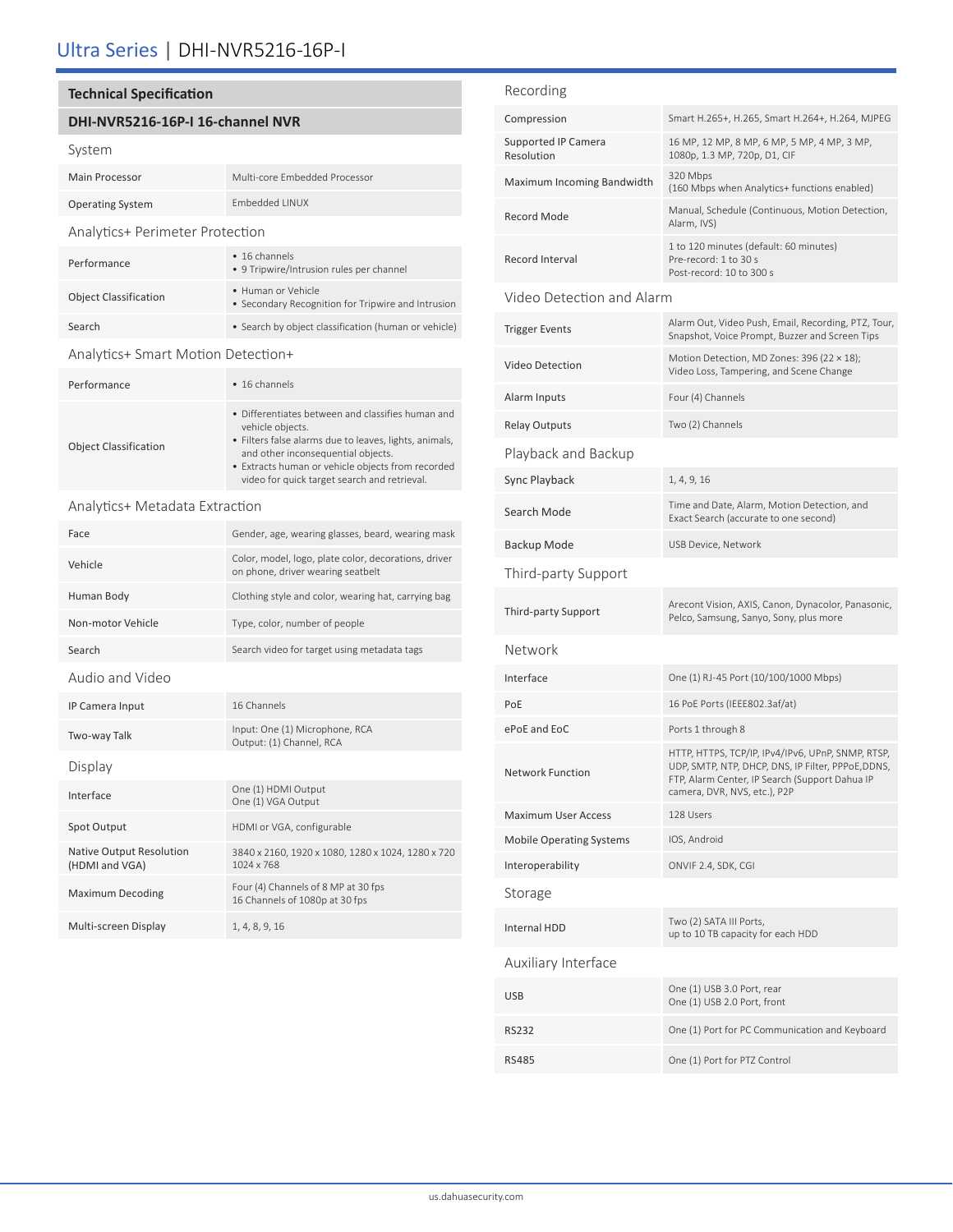# Ultra Series | DHI-NVR5216-16P-I

#### Electrical

| Power Supply                                  | Single, 100 VAC to 240 VAC, 50/60 Hz                                                                          |  |  |
|-----------------------------------------------|---------------------------------------------------------------------------------------------------------------|--|--|
| Power Consumption, NVR                        | < 16.5 W, without HDD                                                                                         |  |  |
| PoE Budget                                    | • 130 W Total Rated Power<br>(80% control for protection)<br>• Maximum 25.5 W for a single port               |  |  |
| Environmental                                 |                                                                                                               |  |  |
| <b>Operating Conditions</b>                   | -10° C to +55° C (14° F to 131° F), 86 kpa to 106 kpa                                                         |  |  |
| <b>Storage Conditions</b>                     | 0° C to +40° C (32° F to 104° F), 0% to 90% RH                                                                |  |  |
| Construction                                  |                                                                                                               |  |  |
| <b>Dimensions</b>                             |                                                                                                               |  |  |
| <b>NVR</b>                                    | 1U, 375.0 mm x 327.18 mm x 53.80 mm<br>(14.76 in. x 12.88 in. x 2.12 in.)                                     |  |  |
| NVR with PFH101<br>Rack Mount Tray            | 482.60 mm x 327.18 mm x 53.80 mm<br>(19.0 in. x 12.88 in. x 2.12 in.)                                         |  |  |
| Net Weight                                    | 2.70 kg (5.95 lb), without HDD                                                                                |  |  |
| <b>Gross Weight</b>                           | 4.00 kg (8.82 lb), without HDD                                                                                |  |  |
| Installation                                  | Standard 19-in, Rack-mount                                                                                    |  |  |
| Certifications                                |                                                                                                               |  |  |
| Safety                                        | UL 60950-1<br>EN60950-1                                                                                       |  |  |
| <b>Electromagnetic Compatibility</b><br>(EMC) | FCC CFR 47 Part 15 Subpart B<br>EN 55032:2015<br>FN 61000 3 2:2014                                            |  |  |
| Intelligence                                  |                                                                                                               |  |  |
| <b>Premium Features</b>                       |                                                                                                               |  |  |
| Tripwire                                      | A target crosses a user-defined line.                                                                         |  |  |
| Intrusion                                     | A target enters or exits a defined perimeter.                                                                 |  |  |
| Abandoned/Missing<br>Object                   | A target leaves an object in designated area, or a target<br>removes an object from the same designated area. |  |  |

Advanced Features (records data from IP cameras with Advanced Features)

| People Counting | Measure the number of customers, visitors or passengers<br>in a surveillance scene. |
|-----------------|-------------------------------------------------------------------------------------|
| Heat Map        | Generates a visual representation of data.                                          |
| Thermal         | Records thermal events                                                              |

## **ePoE/EOC Transmission Distances**

Via CAT5E/CAT6 Ethernet Cable ePoE supply voltage 48 V Maximum DC resistance < 10 Ω/100 m

| Cable Length,<br>m(f <sub>t</sub> ) | Bandwidth,<br>Mbps | PoE Load Capacity,<br>W | Hi-PoE Load Capacity,<br>W | Working<br>Mode |
|-------------------------------------|--------------------|-------------------------|----------------------------|-----------------|
| 100 (328)                           | 100                | 25.5                    | 53                         | IEEE/E100       |
| 200 (656)                           | 100                | 25.5                    | 33                         | E100            |
| 300 (984)                           | 100                | 19                      | 19                         | E100            |
| 400 (1312)                          | 10                 | 17                      | 17                         | E10             |
| 500 (1640)                          | 10                 | 13                      | 13                         | E10             |
| 800 (2625)                          | 10                 |                         | 7                          | F <sub>10</sub> |

## Via CAT5E/CAT6 Ethernet Cable

ePoE supply voltage 53 V Maximum DC resistance < 10 Ω/100 m

| Cable Length,<br>m(f <sub>t</sub> ) | Bandwidth,<br>Mbps | PoE Load Capacity,<br>W | Hi-PoE Load Capacity,<br>W | Working<br>Mode |
|-------------------------------------|--------------------|-------------------------|----------------------------|-----------------|
| 100 (328)                           | 100                | 25.5                    | 53                         | IEEE/E100       |
| 200 (656)                           | 100                | 25.5                    | 47                         | E100            |
| 300 (984)                           | 100                | 25.5                    | 32                         | E100            |
| 400 (1312)                          | 10                 | 23                      | 26                         | E10             |
| 500 (1640)                          | 10                 | 20                      | 20                         | E10             |
| 800 (2625)                          | 10                 | 13                      | 13                         | E10             |

#### Via RG-59 Coaxial Cable

ePoE supply voltage 48 V Maximum DC resistance < 5 Ω/100 m

| Maximum DC resistance $\leq$ 5 MJ/100 m |  |  |  |  |
|-----------------------------------------|--|--|--|--|
|                                         |  |  |  |  |

| Cable Length,<br>m(f <sub>t</sub> ) | Bandwidth,<br>Mbps | PoE Load Capacity,<br>W | Hi-PoE Load Capacity,<br>W | Working<br>Mode |
|-------------------------------------|--------------------|-------------------------|----------------------------|-----------------|
| 100 (328)                           | 100                | 25.5                    | 50                         | IEEE/E100       |
| 200 (656)                           | 100                | 25.5                    | 30                         | E100            |
| 300 (984)                           | 100                | 18                      | 18                         | E100            |
| 400 (1312)                          | 100                | 15                      | 15                         | E100            |
| 500 (1640)                          | 10                 | 12                      | 12                         | E10             |
| 800 (2625)                          | 10                 | 6                       | 6                          | E10             |
| 1000 (3281)                         | 10                 | 5                       | 5                          | E10             |

## Via RG-59 Coaxial Cable

ePoE supply voltage 53 V Maximum DC resistance < 5 Ω/100 m

| Cable Length,<br>m(f <sub>t</sub> ) | Bandwidth,<br>Mbps | PoE Load Capacity,<br>W | Hi-PoE Load Capacity,<br>W | Working<br>Mode |
|-------------------------------------|--------------------|-------------------------|----------------------------|-----------------|
| 100 (328)                           | 100                | 25.5                    | 52                         | IEEE/E100       |
| 200 (656)                           | 100                | 25.5                    | 48                         | E100            |
| 300 (984)                           | 100                | 25.5                    | 30                         | F100            |
| 400 (1312)                          | 100                | 20                      | 23                         | E100            |
| 500 (1640)                          | 10                 | 16                      | 16                         | E10             |
| 800 (2625)                          | 10                 | 10                      | 10                         | E10             |
| 1000 (3281)                         | 10                 | 8                       | 8                          | F <sub>10</sub> |